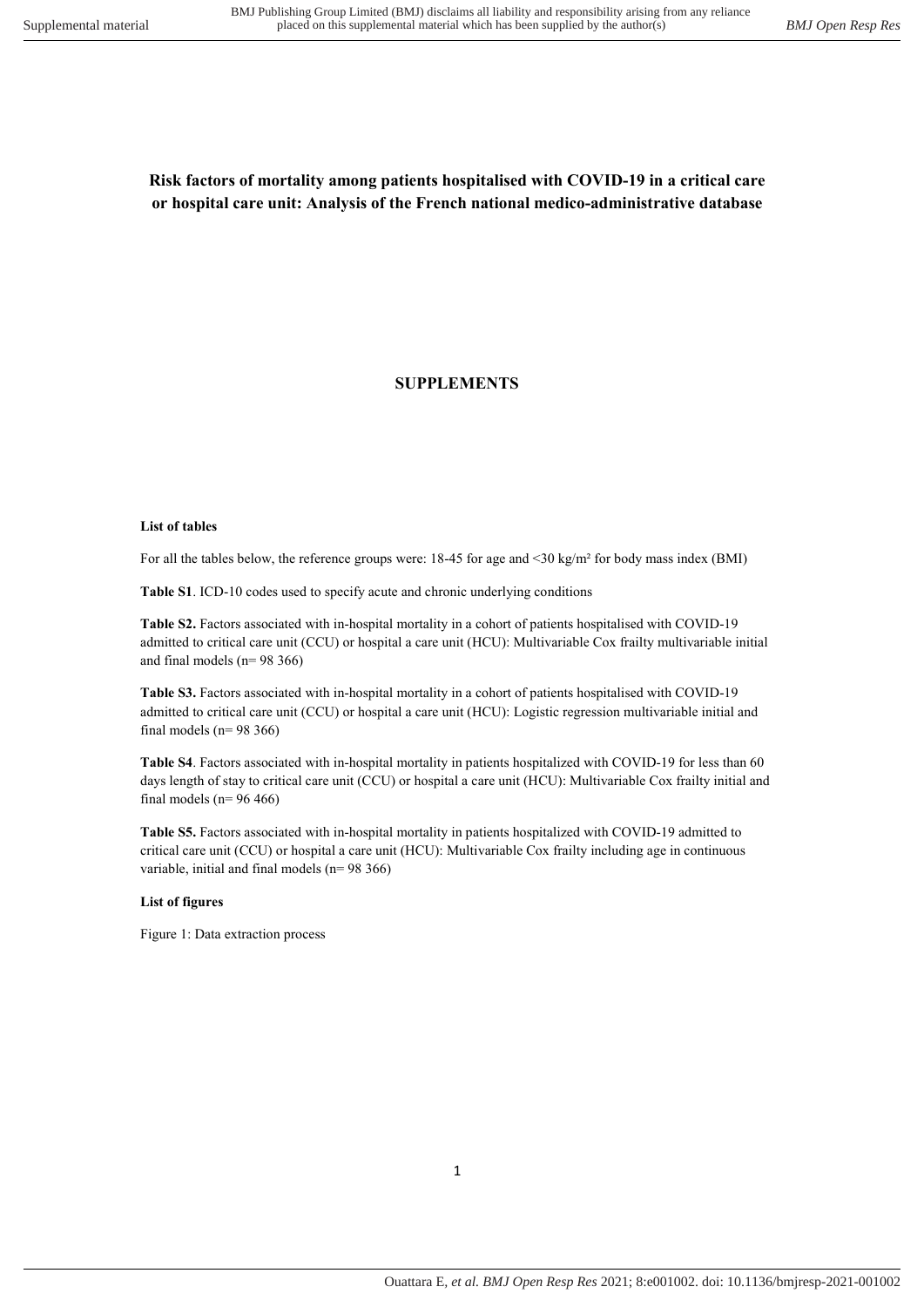

#### Figure 1: Data extraction process

\*Sessions were admissions for repeated treatment procedures such as chemotherapy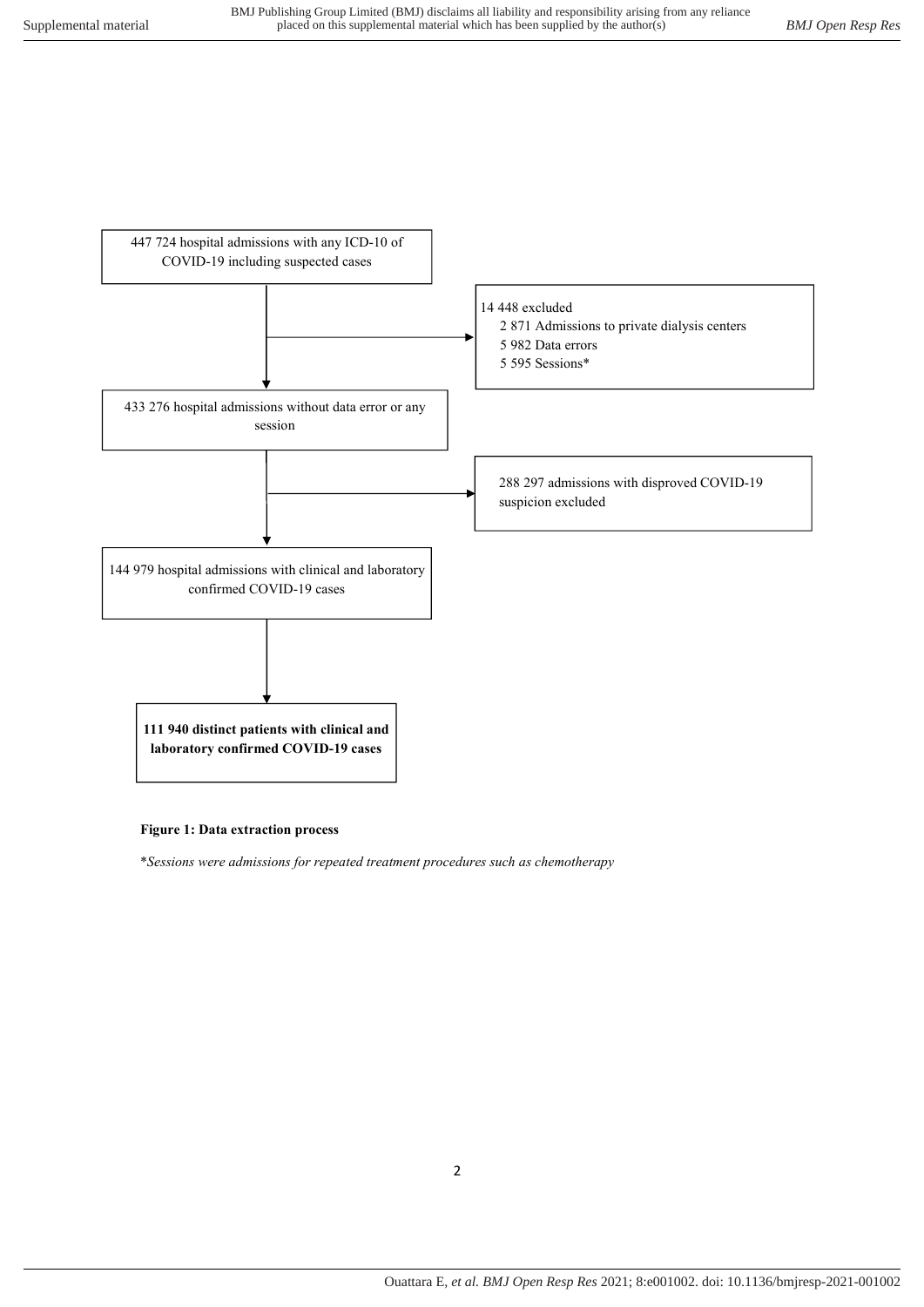### Table S1: ICD-10 codes used to specify acute and chronic underlying conditions

| Acute and chronic underlying conditions                | ICD-10 code                                                 |
|--------------------------------------------------------|-------------------------------------------------------------|
| Chronic underlying conditions                          |                                                             |
| Asthma                                                 | J45, J46                                                    |
| Chronic cardiac disease                                | 150, 1110, 1130, 1132                                       |
| Chronic kidney disease <sup>(1)</sup>                  | N18, I120, I131, I132, Z992                                 |
| Chronic pulmonary disease                              | J44, J961, J43, J47, J84                                    |
| Cirrhosis without transplant <sup>(2)</sup>            | K700, K702, K703, K717, K74                                 |
| Coronary artery disease <sup>(3)</sup>                 | I20, I21, I22, I23, I24, I25, Z8671, Z955                   |
| Dementia                                               | F00, F01, F02, F03, F1073, F1173, F1273, F1373, F1473,      |
|                                                        | F1573, F1673, F1773, F1873, F1973                           |
| Diabetes (type 1 and 2)                                | E10, E11, E12, E13, E14, O24                                |
| Dyslipidemia                                           | E780, E781, E782, E783, E784, E785                          |
| History of stroke                                      | 169, 160, 161, 162, 163, 164                                |
| HIV / AIDS                                             | B20, B21, B22, B23, B24, Z21                                |
| Hypertension                                           | 110, 111, 112, 113, 115                                     |
| Malignant neoplasm                                     | C00-C97, D00-D09                                            |
| Obesity, Body Mass Index, kg/m <sup>2 (4)</sup>        |                                                             |
| $>$ 30 and $<$ 40                                      | E6604, E6605, E6614, E6615, E6624, E6625, E6684,            |
|                                                        | E6685, E6694, E6695                                         |
| $\geq 40$                                              | E6606, E6607, E6616, E6617, E6626, E6627, E6686,            |
|                                                        | E6687, E6696, E6697                                         |
| Unspecified                                            | E6609, E6619, E6629, E6689, E6699                           |
| Solid organ transplant                                 | Z94, T86                                                    |
| Acute underlying conditions                            |                                                             |
| Acute kidney injury                                    | N17, R392                                                   |
| Acute liver failure                                    | K720, K711, K712, K761, K762                                |
| Acute pulmonary embolism                               | 126                                                         |
| Acute pulmonary failure                                | J960, J969                                                  |
| Acute pulmonary infection (excluding viral infections) | J13, J14, J15, J16, J170, J172, J173, J178, J18, J690, J698 |
| Acute respiratory distress syndrome                    | <b>J80</b>                                                  |
| Myocardial infarction <sup>(3)</sup>                   | 120, 121, 122, 123, 124                                     |
| Shocks                                                 | R57                                                         |
| Thrombophlebitis                                       | <b>I80</b>                                                  |

 $\binom{(1)}{1}$  Information not retained if renal transplant code (Z940) during the hospital stays or during a previous hospitalization of at most 2 years·

 $^{(2)}$  Information not retained if liver transplant code (Z944) during the hospital stays or during a previous hospitalization of at most 2 years·

 $^{(3)}$  If one of the codes for "Coronary artery disease" was present in a previous hospitalisation of at most 2 years or one of I25, Z8671, Z955 was present during the hospital stay then the patient was considered with "Coronary artery disease" and without "Myocardial infarction" · Otherwise if one of I20, I21, I22, I23, I24 was only present during the hospital stay then the patient was considered with "Myocardial infarction" and without "Coronary artery disease"·

 $^{(4)}$  This information was specified either by a code present in the hospital stay or by a code present in a stay 2 years before otherwise reclassified in "Obesity  $(BMI$  = 30 and <40)  $\cdot$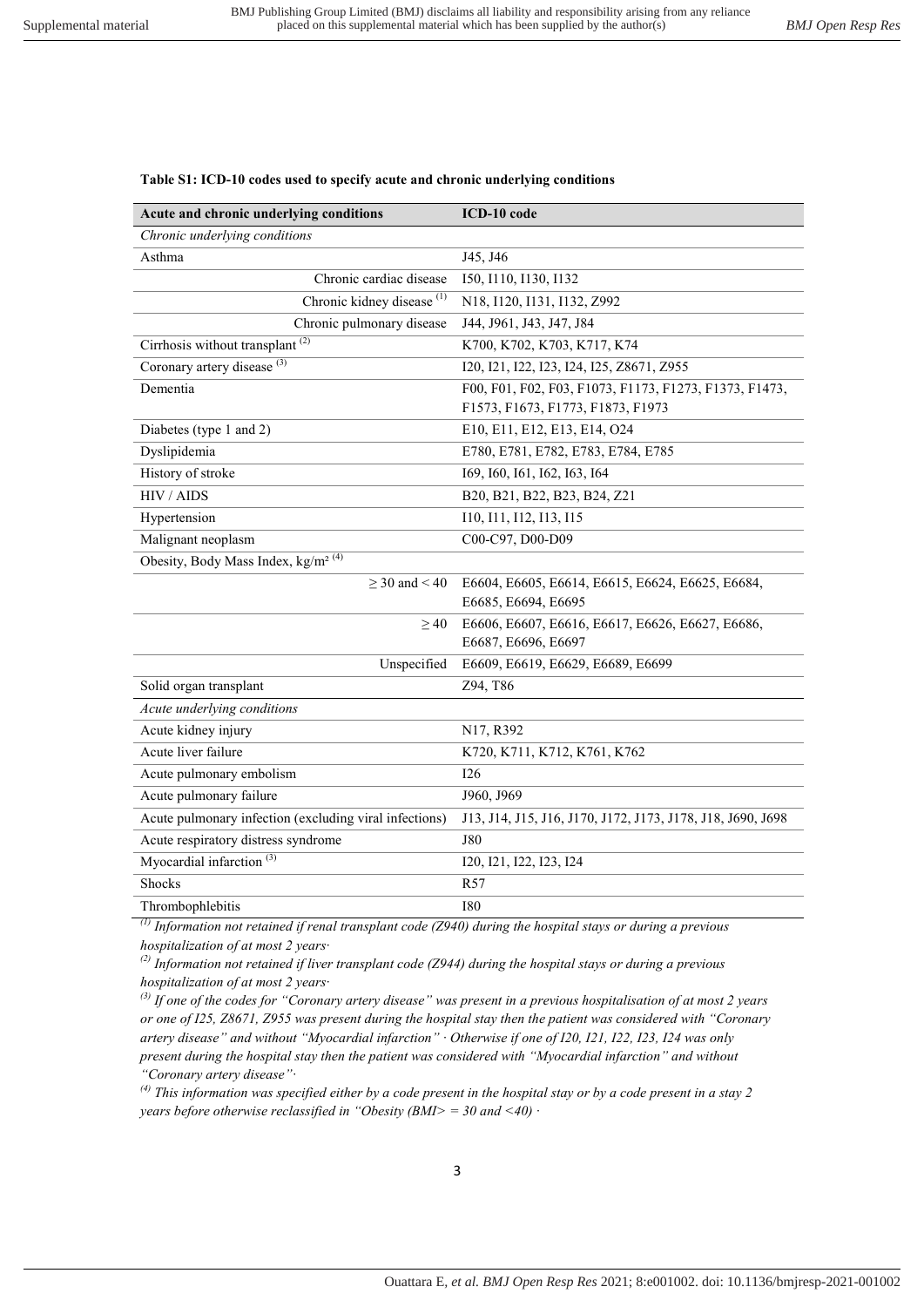Patients admitted to a hospital care unit

|                                        | $(CCU), (n=25 765)$          |                            | $(HCU)$ , $(n= 72, 601)$     |                            |
|----------------------------------------|------------------------------|----------------------------|------------------------------|----------------------------|
|                                        | Initial model<br>aHR (CI95%) | Final model<br>aHR (CI95%) | Initial model<br>aHR (CI95%) | Final model<br>aHR (CI95%) |
|                                        |                              |                            |                              |                            |
| Age, years                             |                              |                            |                              |                            |
| $< 18$ vs 18 - 45                      | $0.55(0.31 - 0.99)$          | $0.55(0.30 - 0.99)$        | $0.23(0.03 - 1.61)$          | $0.22(0.03 - 1.60)$        |
| $46 - 65$ vs 18 - 45                   | $1.59(1.35 - 1.88)$          | $1.60(1.35 - 1.88)$        | $3.29$ ( $2.48 - 4.37$ )     | $3.29(2.48 - 4.37)$        |
| $66 - 70$ vs $18 - 45$                 | $2.47(2.10 - 2.91)$          | $2.47(2.10 - 2.91)$        | $6.79(5.16 - 8.95)$          | $6.80(5.16 - 8.95)$        |
| $71 - 84$ vs $18 - 45$                 | $4.08(3.47 - 4.80)$          | $4.09(3.48 - 4.81)$        | $12.50(9.54 - 16.38)$        | $12.49(9.54 - 16.37)$      |
| $\geq 85$ vs 18 - 45                   | $8.09(6.80 - 9.63)$          | $8.17(6.86 - 9.72)$        | $18.23(13.91 - 23.89)$       | $18.21(13.90 - 23.86)$     |
| Gender, Male                           | $1.03 (0.98 - 1.09)$ *       | $1.03 (0.98 - 1.09)$ *     | $1.28(1.23 - 1.33)$          | $1.28(1.23 - 1.33)$        |
| Body Mass Index, kg/m <sup>2</sup>     |                              |                            |                              |                            |
| $30 - 39$ vs < 30                      | $0.72(0.66 - 0.78)$          | $0.71(0.66 - 0.77)$        | $0.66(0.60 - 0.73)$          | $0.66(0.60 - 0.73)$        |
| $≥40$ vs < 30                          | $1.16(1.01 - 1.33)$          | $1.15(1.01 - 1.32)$        | $1.07(0.90 - 1.26)$          | $1.07(0.91 - 1.26)$        |
| Hypertension                           | $0.81 (0.77 - 0.86)$         | $0.81 (0.76 - 0.85)$       | $0.85(0.81 - 0.88)$          | $0.84(0.81 - 0.88)$        |
| Chronic cardiac disease                | $1.05 (0.98 - 1.12)^*$       | $1.06 (0.99 - 1.13)^*$     | $1.03 (0.99 - 1.07)^*$       | $1.03 (0.99 - 1.08)$ *     |
| Coronary artery disease                | $1.11(1.04 - 1.19)$          | $1.10(1.03 - 1.17)$        | $1.01 (0.96 - 1.06)^*$       |                            |
| Diabetes (type 1 and 2)                | $1.11(1.05 - 1.17)$          | $1.11(1.05 - 1.17)$        | $1.02(0.98 - 1.06)^*$        |                            |
| Chronic kidney disease                 | $1.04 (0.97 - 1.12)^*$       |                            | $1.07(1.02 - 1.12)$          | $1.07(1.03 - 1.12)$        |
| Asthma                                 | $0.95 (0.83 - 1.08)^*$       | --                         | $0.76(0.68 - 0.85)$          | $0.76(0.68 - 0.85)$        |
| Chronic pulmonary disease              | $1.08(1.00 - 1.17)$          | $1.08 (1.00 - 1.16)^*$     | $1.01 (0.96 - 1.06)^*$       |                            |
| Malignant neoplasm                     | $1.34(1.25 - 1.43)$          | $1.34(1.25 - 1.43)$        | $1.41(1.35 - 1.47)$          | $1.41(1.35 - 1.47)$        |
| Dementia                               | $1.30(1.16 - 1.45)$          | $1.30(1.16 - 1.46)$        | $1.07(1.03 - 1.12)$          | $1.07(1.03 - 1.12)$        |
| Solid organ transplant                 | $1.13(0.96 - 1.33)^*$        | $1.14 (0.98 - 1.34)^*$     | $1.11(0.90 - 1.36)^*$        |                            |
| Dyslipidaemia                          | $0.94 (0.87 - 1.01)^*$       |                            | $0.95(0.90 - 1.00)$          |                            |
| Cirrhosis without transplant           | $1.41(1.21 - 1.64)$          | $1.41 (1.21 - 1.64)$       | $1.27(1.11 - 1.44)$          | $1.27(1.12 - 1.45)$        |
| History of stroke                      | $1.13(1.03 - 1.24)$          | $1.13(1.03 - 1.24)$        | $1.11 (1.05 - 1.18)$         | $1.11(1.05 - 1.17)$        |
| Acute pulmonary failure                | $1.21(1.15 - 1.28)$          | $1.21 (1.15 - 1.28)$       | $3.16$ ( $3.05 - 3.28$ )     | $3.16$ ( $3.05 - 3.28$ )   |
| Acute respiratory distress<br>syndrome | $1.60(1.50 - 1.70)$          | $1.60(1.50 - 1.70)$        | $3.96(3.74 - 4.19)$          | $3.95(3.73 - 4.18)$        |
| Acute pulmonary infection              | $0.54(0.51 - 0.57)$          | $0.54(0.50 - 0.57)$        | $0.81 (0.76 - 0.85)$         | $0.81 (0.76 - 0.85)$       |
| Shock                                  | $1.64(1.54 - 1.74)$          | $1.64$ $(1.54 - 1.74)$     | $2.92(2.63 - 3.23)$          | $2.91 (2.63 - 3.23)$       |
| Myocardial infarction                  | $1.16 (0.96 - 1.39)^*$       | --                         | $1.06 (0.85 - 1.33)*$        |                            |
| Acute pulmonary embolism               | $0.99(0.91 - 1.08)$ *        |                            | $0.67(0.60 - 0.76)$          | $0.67(0.60 - 0.76)$        |
| Thrombophlebitis                       | $0.46(0.40 - 0.52)$          | $0.46(0.40 - 0.52)$        | $0.43(0.35 - 0.52)$          | $0.43(0.35 - 0.52)$        |
| Acute liver failure                    | $1.55(1.37 - 1.75)$          | $1.54(1.37 - 1.74)$        | $1.10 (0.88 - 1.39)^*$       | $1.10 (0.87 - 1.38)^*$     |
| Acute kidney injury                    | $1.33(1.26 - 1.41)$          | $1.34(1.26 - 1.42)$        | $0.98(0.93 - 1.03)$          | $0.98(0.93 - 1.03)$        |

### Table S2. Factors associated with in-hospital mortality in a cohort of patients hospitalised with COVID-19 admitted to critical care unit (CCU) or hospital a care unit (HCU): Multivariable Cox frailty multivariable initial and final models (n= 98 366)

Patients admitted to a critical care unit

aHR: adjusted hazard ratio, CI: Confidence interval

\* p-value  $> 0.05$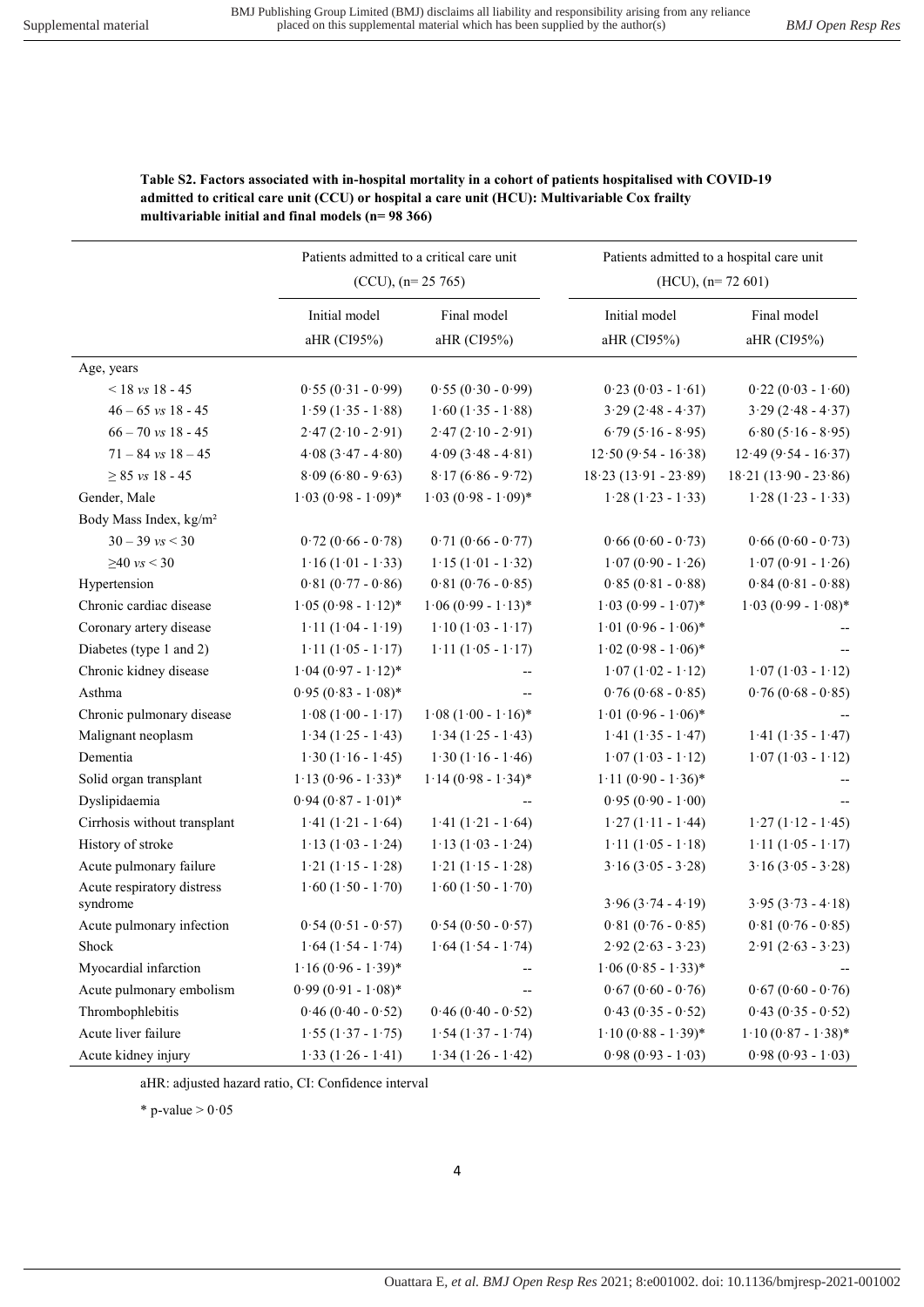|                                    | Patients admitted to a critical care unit<br>$(CCU)$ , $(n=25 765)$ |                            | Patients admitted to a hospital care unit |                            |  |
|------------------------------------|---------------------------------------------------------------------|----------------------------|-------------------------------------------|----------------------------|--|
|                                    |                                                                     |                            | $(HCU)$ , $(n= 72, 601)$                  |                            |  |
|                                    | Initial model                                                       | Final model<br>aOR (CI95%) | Initial model<br>aOR (CI95%)              | Final model<br>aOR (CI95%) |  |
|                                    | aOR (CI95%)                                                         |                            |                                           |                            |  |
| Age, years                         |                                                                     |                            |                                           |                            |  |
| $< 18$ vs 18 - 45                  | $0.45(0.24 - 0.83)$                                                 | $0.44(0.24 - 0.82)$        | $0.20(0.03 - 1.44)$                       | $0.20(0.03 - 1.44)$        |  |
| $46 - 65$ vs $18 - 45$             | $1.79(1.49 - 2.15)$                                                 | $1.79(1.49 - 2.16)$        | $3.85(2.89 - 5.14)$                       | $3.85(2.89 - 5.14)$        |  |
| $66 - 70$ vs $18 - 45$             | $3.34(2.78 - 4.01)$                                                 | $3.36(2.79 - 4.03)$        | $9.31(7.02 - 12.33)$                      | $9.31(7.03 - 12.34)$       |  |
| $71 - 84$ vs $18 - 45$             | $7.16(5.97 - 8.59)$                                                 | $7.20(6.00 - 8.63)$        | $22.85(17.35 - 30.10)$                    | 22.84 (17.35 - 30.08)      |  |
| $\geq 85$ vs 18 - 45               | $15.61(12.75 -$<br>19.09)                                           | 15.76 (12.88 -<br>19.27)   | 43.40 (32.93 - 57.19)                     | $43.36(32.91 - 57.13)$     |  |
| Gender, Male                       | $1.07(0.99 - 1.15)$                                                 | $1.07(1.00 - 1.15)$        | $1.41(1.34 - 1.48)$                       | $1.41(1.34 - 1.48)$        |  |
| Body Mass Index, kg/m <sup>2</sup> |                                                                     |                            |                                           |                            |  |
| $30 - 39$ vs $< 30$                | $0.64(0.57 - 0.71)$                                                 | $0.63(0.57 - 0.70)$        | $0.61(0.54 - 0.68)$                       | $0.61(0.54 - 0.68)$        |  |
| $≥40$ vs < 30                      | $1.22(1.02 - 1.46)$                                                 | $1.21(1.02 - 1.45)$        | $1.11(0.90 - 1.37)$                       | $1.10(0.90 - 1.36)$        |  |
| Hypertension                       | $0.78(0.72 - 0.84)$                                                 | $0.77(0.71 - 0.83)$        | $0.82(0.78 - 0.86)$                       | $0.82(0.78 - 0.86)$        |  |
| Chronic cardiac disease            | $1.18(1.08 - 1.29)$                                                 | $1.18(1.08 - 1.29)$        | $1.16(1.09 - 1.23)$                       | $1.16(1.10 - 1.23)$        |  |
| Coronary artery disease            | $1.13(1.03 - 1.24)$                                                 | $1.11(1.02 - 1.22)$        | $1.03(0.97 - 1.10)$                       |                            |  |
| Diabetes (type 1 and 2)            | $1.15(1.06 - 1.24)$                                                 | $1.14(1.06 - 1.23)$        | $1.08(1.02 - 1.14)$                       | $1.08(1.02 - 1.14)$        |  |
| Chronic kidney disease             | $1.12(1.02 - 1.24)$                                                 | $1.12(1.02 - 1.23)$        | $1.24(1.16 - 1.32)$                       | $1.25(1.17 - 1.32)$        |  |
| Asthma                             | $0.90(0.76 - 1.06)$                                                 |                            | $0.68(0.59 - 0.78)$                       | $0.68$ $(0.59 - 0.78)$     |  |
| Chronic pulmonary disease          | $1.21(1.10 - 1.34)$                                                 | $1.21(1.09 - 1.33)$        | $1.07(1.00 - 1.15)$                       | $1.08(1.00 - 1.16)$        |  |
| Malignant neoplasm                 | $1.97(1.80 - 2.17)$                                                 | $1.97(1.79 - 2.16)$        | $2.32(2.19 - 2.46)$                       | $2.33(2.19 - 2.47)$        |  |
| Dementia                           | $1.40(1.20 - 1.63)$                                                 | $1.40(1.20 - 1.63)$        | $1.30(1.23 - 1.38)$                       | $1.30(1.23 - 1.38)$        |  |
| Solid organ transplant             | $1.48(1.19 - 1.85)$                                                 | $1.49(1.19 - 1.85)$        | $1.19(0.91 - 1.54)$                       |                            |  |
| Dyslipidaemia                      | $0.94(0.85 - 1.03)$                                                 |                            | $0.90(0.84 - 0.97)$                       | $0.91(0.84 - 0.98)$        |  |
| Cirrhosis without transplant       | $2.14(1.72 - 2.67)$                                                 | $2.14(1.72 - 2.66)$        | $1.71(1.44 - 2.04)$                       | $1.72(1.44 - 2.04)$        |  |
| History of stroke                  | $1.47(1.30 - 1.66)$                                                 | $1.47(1.29 - 1.66)$        | $1.39(1.29 - 1.51)$                       | $1.39(1.29 - 1.51)$        |  |
| Acute pulmonary failure            | $1.57(1.46 - 1.69)$                                                 | $1.57(1.46 - 1.68)$        | $6.04$ $(5.75 - 6.35)$                    | $6.04$ $(5.75 - 6.34)$     |  |
| Acute respiratory distress         |                                                                     |                            |                                           |                            |  |
| syndrome                           | $2.87(2.65 - 3.11)$                                                 | $2.87(2.65 - 3.11)$        | $16.59(14.76 - 18.66)$                    | $16.59(14.76 - 18.65)$     |  |
| Acute pulmonary infection          | $0.73(0.67 - 0.79)$                                                 | $0.73(0.67 - 0.78)$        | $1.00(0.93 - 1.07)$                       |                            |  |
| Shock                              | $2.80(2.58 - 3.04)$                                                 | $2.81(2.58 - 3.05)$        | $10.90(8.68 - 13.69)$                     | $10.94(8.71 - 13.73)$      |  |
| Myocardial infarction              | $1.24(0.95 - 1.61)$                                                 |                            | $1.15(0.83 - 1.59)$                       |                            |  |
| Acute pulmonary embolism           | $1.18(1.05 - 1.33)$                                                 | $1.18(1.05 - 1.33)$        | $0.84(0.72 - 0.97)$                       | $0.83(0.72 - 0.97)$        |  |
| Thrombophlebitis                   | $0.46(0.39 - 0.54)$                                                 | $0.46(0.39 - 0.54)$        | $0.49(0.39 - 0.62)$                       | $0.49(0.39 - 0.62)$        |  |
| Acute liver failure                | $2.18(1.79 - 2.65)$                                                 | $2.18(1.79 - 2.65)$        | $1.83(1.31 - 2.56)$                       | $1.83(1.31 - 2.56)$        |  |
| Acute kidney injury                | $1.91(1.77 - 2.06)$                                                 | $1.91(1.77 - 2.07)$        | $1.24(1.16 - 1.33)$                       | $1.24(1.16 - 1.33)$        |  |

Table S3. Factors associated with in-hospital mortality in a cohort of patients hospitalised with COVID-19 admitted to critical care unit (CCU) or hospital a care unit (HCU): Logistic regression multivariable initial and final models (n= 98 366)

aOR: adjusted odd ratio, CI: Confidence interval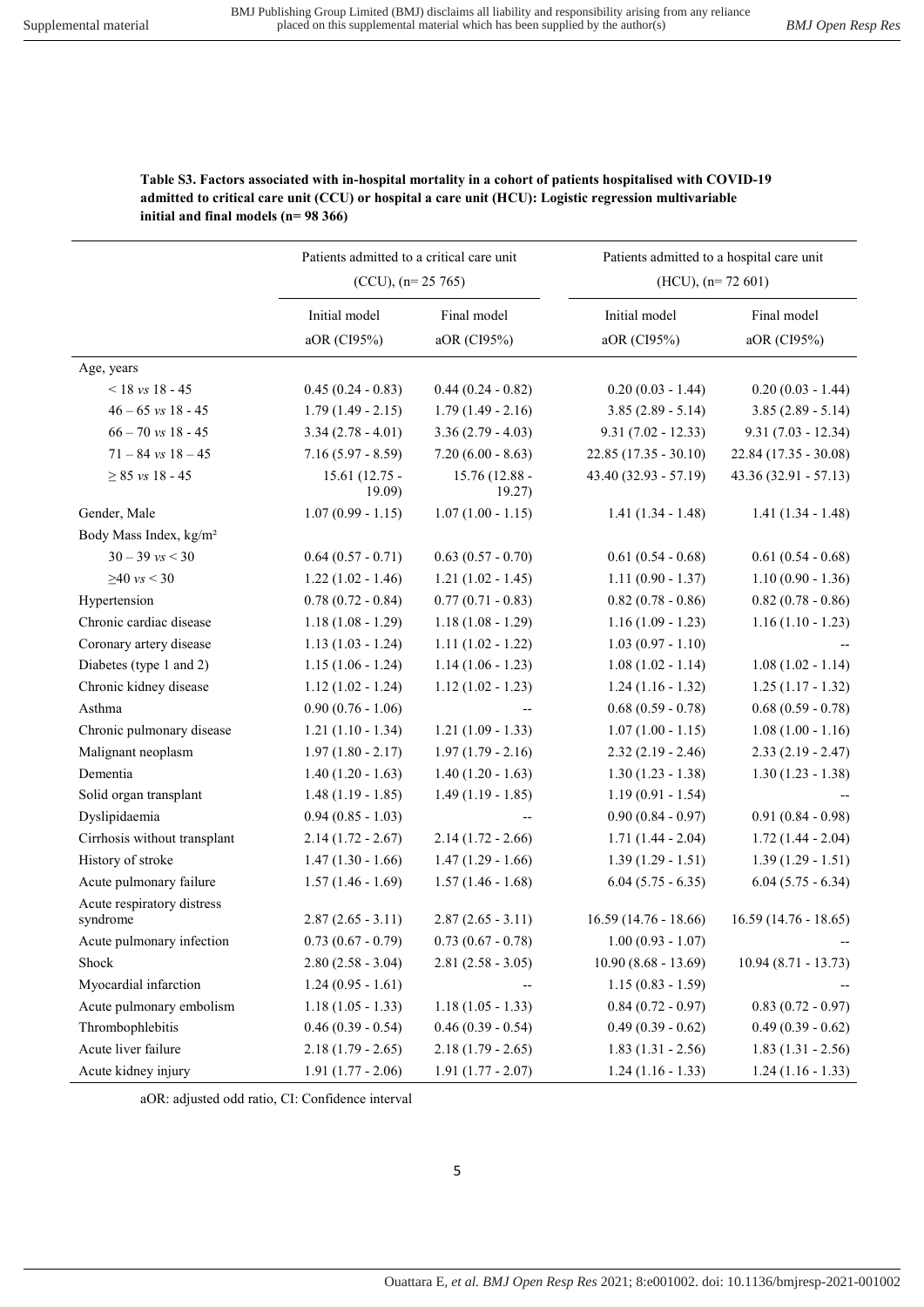|                                    | Patients admitted to a critical care unit |                            | Patients admitted to a hospital care unit |                            |  |
|------------------------------------|-------------------------------------------|----------------------------|-------------------------------------------|----------------------------|--|
|                                    |                                           | $(CCU)$ , $(n=24\ 267)$    |                                           | $(HCU)$ , $(n= 72 199)$    |  |
|                                    | Initial model                             | Final model<br>aHR (CI95%) | Initial model<br>aHR (CI95%)              | Final model<br>aHR (CI95%) |  |
|                                    | aHR (CI95%)                               |                            |                                           |                            |  |
| Age, years                         |                                           |                            |                                           |                            |  |
| $<$ 18 vs 18 - 45                  | $0.52(0.28 - 0.96)$                       | $0.52(0.28 - 0.96)$        | $0.27(0.04 - 1.91)$                       | $0.27(0.04 - 1.90)$        |  |
| $46 - 65$ vs $18 - 45$             | $1.57(1.32 - 1.86)$                       | $1.57(1.33 - 1.87)$        | $3.56(2.65 - 4.79)$                       | $3.57(2.65 - 4.79)$        |  |
| $66 - 70$ vs 18 - 45               | $2.52(2.13 - 2.98)$                       | $2.53(2.14 - 2.99)$        | $7.39(5.54 - 9.86)$                       | $7.40(5.55 - 9.87)$        |  |
| $71 - 84$ vs $18 - 45$             | $4.13(3.49 - 4.87)$                       | $4.16(3.52 - 4.91)$        | $13.64(10.28 - 18.11)$                    | $13.66(10.29 - 18.13)$     |  |
| $\geq 85$ vs 18 - 45               | $8.00(6.69 - 9.56)$                       | $8.12(6.79 - 9.70)$        | $19.66(14.81 - 26.11)$                    | $19.67(14.81 - 26.11)$     |  |
| Gender, Male                       | $1.05(0.99 - 1.11)$                       | $1.05(0.99 - 1.11)$        | $1.29(1.24 - 1.34)$                       | $1.29(1.24 - 1.34)$        |  |
| Body Mass Index, kg/m <sup>2</sup> |                                           |                            |                                           |                            |  |
| $30 - 39$ vs $< 30$                | $0.71(0.65 - 0.77)$                       | $0.71(0.65 - 0.77)$        | $0.66(0.60 - 0.73)$                       | $0.66(0.60 - 0.73)$        |  |
| $≥40$ vs < 30                      | $1.23(1.07 - 1.41)$                       | $1.22(1.06 - 1.40)$        | $1.06(0.90 - 1.25)$                       | $1.06(0.90 - 1.25)$        |  |
| Hypertension                       | $0.78(0.74 - 0.83)$                       | $0.78(0.74 - 0.83)$        | $0.84(0.81 - 0.88)$                       | $0.84(0.81 - 0.87)$        |  |
| Chronic cardiac disease            | $1.07(1.00 - 1.14)$                       | $1.08(1.01 - 1.16)$        | $1.02(0.98 - 1.07)$                       | $1.03(0.98 - 1.07)$        |  |
| Coronary artery disease            | $1.14(1.06 - 1.22)$                       | $1.13(1.05 - 1.20)$        | $1.02(0.97 - 1.07)$                       |                            |  |
| Diabetes (type 1 and 2)            | $1.12(1.05 - 1.18)$                       | $1.12(1.06 - 1.19)$        | $1.02(0.98 - 1.07)$                       |                            |  |
| Chronic kidney disease             | $1.08(1.00 - 1.16)$                       | --                         | $1.09(1.04 - 1.14)$                       | $1.09(1.04 - 1.14)$        |  |
| Asthma                             | $0.91(0.80 - 1.04)$                       |                            | $0.77(0.69 - 0.86)$                       | $0.77(0.68 - 0.86)$        |  |
| Chronic pulmonary disease          | $1.12(1.04 - 1.21)$                       | $1.12(1.04 - 1.21)$        | $1.00(0.95 - 1.05)$                       |                            |  |
| Malignant neoplasm                 | $1.38(1.29 - 1.47)$                       | $1.38(1.29 - 1.48)$        | $1.42(1.36 - 1.49)$                       | $1.42(1.36 - 1.49)$        |  |
| Dementia                           | $1.28(1.14 - 1.44)$                       | $1.29(1.15 - 1.44)$        | $1.08(1.04 - 1.13)$                       | $1.08(1.04 - 1.13)$        |  |
| Solid organ transplant             | $1.26(1.07 - 1.48)$                       | $1.29(1.09 - 1.51)$        | $1.10(0.89 - 1.36)$                       |                            |  |
| Dyslipidaemia                      | $0.94(0.88 - 1.01)$                       |                            | $0.95(0.90 - 1.01)$                       |                            |  |
| Cirrhosis without transplant       | $1.44(1.24 - 1.68)$                       | $1.44(1.23 - 1.68)$        | $1.26(1.11 - 1.44)$                       | $1.27(1.11 - 1.44)$        |  |
| History of stroke                  | $1.15(1.05 - 1.27)$                       | $1.15(1.05 - 1.27)$        | $1.13(1.07 - 1.20)$                       | $1.13(1.07 - 1.20)$        |  |
| Acute pulmonary failure            | $1.23(1.16 - 1.30)$                       | $1.22(1.16 - 1.29)$        | $3.16(3.05 - 3.28)$                       | $3.16(3.05 - 3.28)$        |  |
| Acute respiratory distress         |                                           |                            |                                           |                            |  |
| syndrome                           | $1.67(1.57 - 1.78)$                       | $1.66(1.56 - 1.77)$        | $3.95(3.73 - 4.18)$                       | $3.94(3.73 - 4.18)$        |  |
| Acute pulmonary infection          | $0.62(0.58 - 0.66)$                       | $0.62$ $(0.58 - 0.66)$     | $0.82(0.78 - 0.86)$                       | $0.82(0.77 - 0.86)$        |  |
| Shock                              | $1.81(1.70 - 1.92)$                       | $1.81(1.71 - 1.93)$        | $2.98(2.68 - 3.30)$                       | $2.97(2.68 - 3.30)$        |  |
| Myocardial infarction              | $1.18(0.97 - 1.43)$                       |                            | $1.06(0.84 - 1.33)$                       |                            |  |
| Acute pulmonary embolism           | $1.04(0.95 - 1.13)$                       |                            | $0.69(0.61 - 0.77)$                       | $0.68(0.61 - 0.77)$        |  |
| Thrombophlebitis                   | $0.45(0.39 - 0.52)$                       | $0.45(0.39 - 0.52)$        | $0.41(0.33 - 0.50)$                       | $0.41(0.33 - 0.50)$        |  |
| Acute liver failure                | $1.63(1.44 - 1.85)$                       | $1.63(1.43 - 1.84)$        | $1.07(0.84 - 1.35)$                       | $1.06(0.84 - 1.34)$        |  |
| Acute kidney injury                | $1.35(1.28 - 1.43)$                       | $1.37(1.29 - 1.45)$        | $0.99(0.94 - 1.04)$                       | $0.99(0.94 - 1.04)$        |  |

Table S4. Factors associated with in-hospital mortality in patients hospitalized with COVID-19 for less than 60 days length of stay to critical care unit (CCU) or hospital a care unit (HCU): Multivariable Cox frailty initial and final models (n= 96 466)

aHR: adjusted hazard ratio, CI: Confidence interval